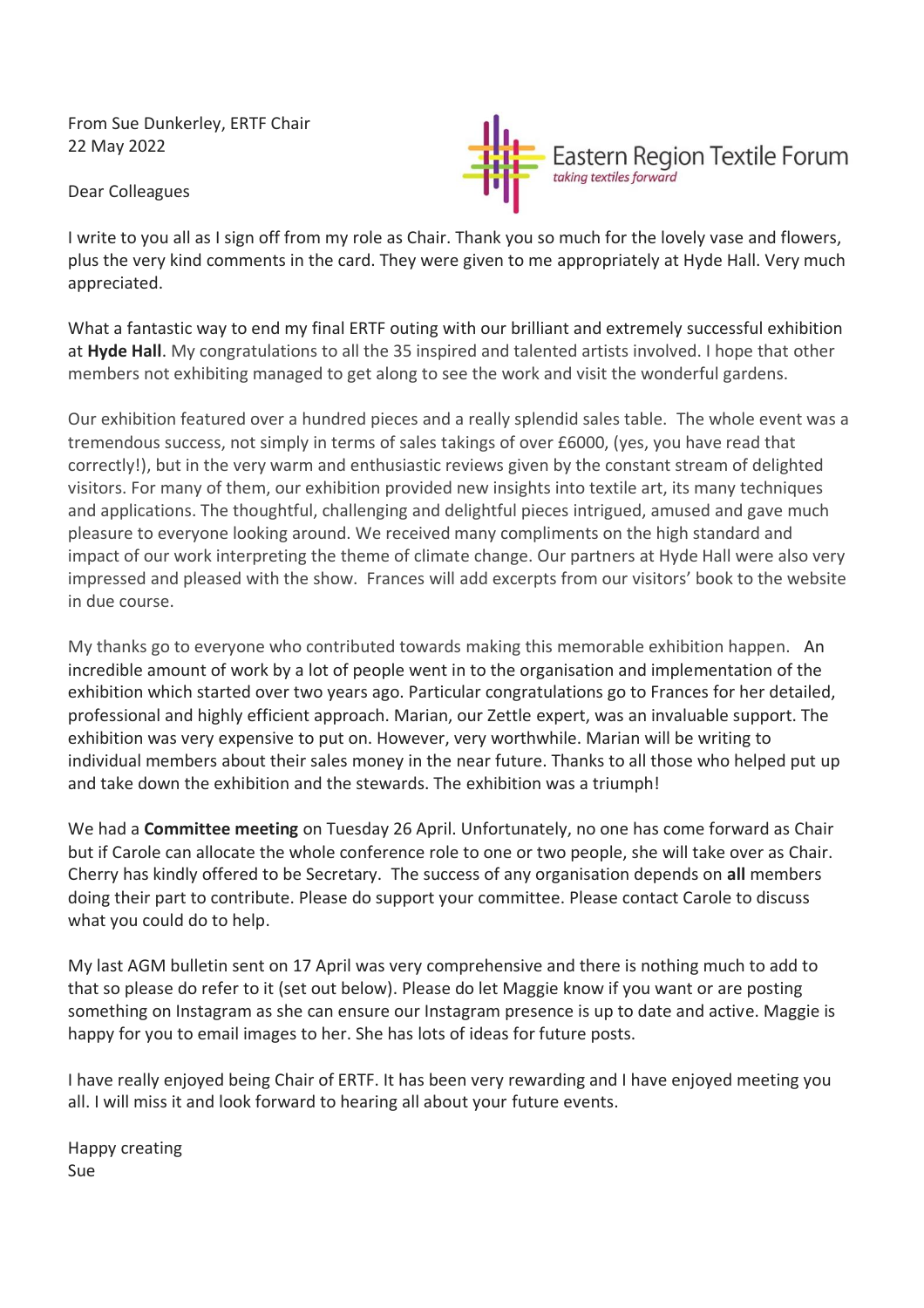## **AGM April Report 2021 – 2022**

## **HAPPY EASTER**

It is with sadness that this will be my last report as Chair for ERTF. As I stated previously, Colin and I are moving to Bristol to be nearer our family. It is coming at a time when hopefully life for ERTF will be back to 'normal'. The Committee have done a sterling job and been very proactive. Our enthusiastic membership means that ERTF continues to thrive and develop.

The papers emailed out with this report form our online AGM this year. In 2023, the AGM will be in person. However, you are more than welcome to email me or any other member of the Committee with questions or comments about ERTF. Please see the attached list of Committee members.

We have had regular Committee Meetings that have involved a lot of future planning for our forthcoming exhibitions and conferences. We also had a lot of communication between Committee members as appropriate. Unfortunately, Covid still hampered our activities for half the year. A lot of time and energy was spent dealing with postponements and rearrangements. Members were kept fully informed after Committee meetings by the Chair's bulletin letters. Other Committee members sent information about various events as and when appropriate.

## **'Changing Earth' – our collaborative exhibition with RHS Hyde Hall, Chelmsford Essex 6 – 19May RHS Hyde Hall**

Plans are now entering the final stages for our Hyde Hall exhibition and it promises to be a very good show. The remaining time contains some critical exhibitor deadlines. Frances has put a lot of information and all the forms on our web site (including about hanging systems/requirements, submission etc so please would everyone involved ensure they have looked at this [https://ertf.org.uk/ertf-members-exhibition/\)](https://ertf.org.uk/ertf-members-exhibition/). If you cannot download the final forms, let her know urgently and she will email to you.

## **In summary, every exhibitor must:**

1. Pay their final £10 by **22 April**;

2. Complete the agreement/stock forms to accompany submission of exhibition and sales table items. This is essential as it is from these forms that the electronic stock catalogue will be constructed, which forms the basis for sales and reconciliations with Hyde Hall. Big thanks to Marian for all her help with this substantial job;

3. Ensure all exhibition and sales table items are handed in by **2nd May latest**.

There is a lot of work to be done between then and the opening, so anyone who can bring submissions to our April conference is encouraged to do so. But please ensure Frances knows you are doing this so we can ensure sufficient car space. Email her on [drfrancesgreen@gmail.com;](mailto:drfrancesgreen@gmail.com)

4. Ensure they adhere to their slots in the stewarding timetable. It is essential that we have good cover for the whole of the exhibition.

Thanks to Frances, Marian and Carole for all their organising, advice and wise counsel behind the scenes.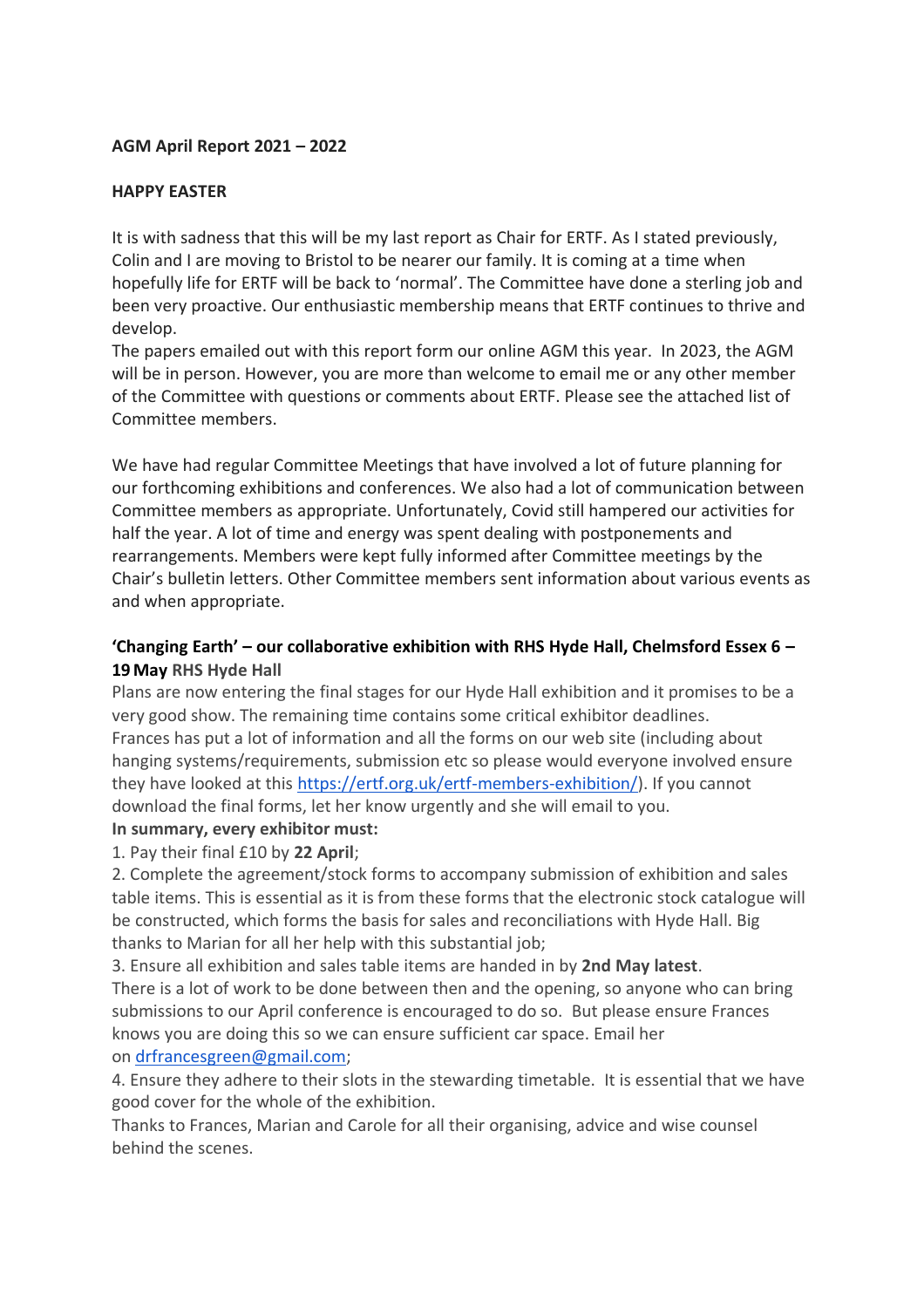**April 23 2022 Conference Vivienne Morpeth. Anstey Village Hall, Buntingford SG9 0BY. Dressed in Sheep's Clothing. From Ancient Traditions to Modern Felting.** Participants will make a nuno felt scarf. All materials provided. She is a designer, artist, teacher of international repute. It will be a great experience.

**'Flower Power', Parndon Mill, 29 June - 6 August 2023**. Vanda has reinstated the sixties workshop on **3 September 2022** at Anstey Village Hall, Anstey, [Buntingford](http://www.ansteyvillage.co.uk/hall/) SG9 0BY.The booking form is on the website plus requirements for the workshop. £15 plus £4 materials paid to Vanda on the day. Thanks to Carole who has spent a long time reorganising both the workshop and exhibition.

**October 15 2022 Conference. Debbie Lyddon. Anstey Village Hall, Buntingford SG9 0BY. Sensing the Landscape.** Details and booking form on the ERTF website.

**April 29 2023 AGM & Conference. Nikki Parmenter. Hundertwasser Lollipop Trees theme.** Details to follow.

**October 14 2023 Conference Tansy Hargan** Details to follow.

**St Albans Museum and Gallery 2024.** Thanks to Carole for completing the considerable paperwork as part of this booking. Further details will follow.

**Financially** we are very healthy. **The membership fee for 2022-2023 will be £25 by BACS.** It is becoming harder to deal with cheques but if you have a problem, please contact Marian. Expenses have been low due to the restrictions. However, these will rise. The website domain licence was due. Public liability insurance for exhibitions has been restarted. However, we have kept hanging fees to a minimum and had free Zoom talks**. Marian will contact members individually** to sort out what they owe as some members have paid membership fees and part of Vanda's workshop cost in advance. **It helps that at present we have 60 members and we will start a waiting list.** Our position

will be clearer after the membership fees are due. Thanks to Marian who is brilliant at keeping everything in check. Cherry Taylor has joined the Committee as **Membership Coordinator.** She will collate the membership list, GDPR requirement list and deal with new member applications.

**GDPR.** Our GDPR policy has been updated by an expert. We are going to ask all members to sign a new GDPR form so we can ensure our records are current and up to date. Please find attached the policy and form for your signature which you can bring to the conference or send it to Cherry.

The **website** is fantastic and all the information about past and future events are on there in an attractive format. Our **Facebook** has 190 members. Many thanks to Frances who does an absolutely wonderful job.

Hannah reluctantly resigned from the Committee in January although she continues to be an active member. She has recently moved to Suffolk, is establishing a studio and has a lot of personal demands on her time. We wish her well and thank her for all that she has done,